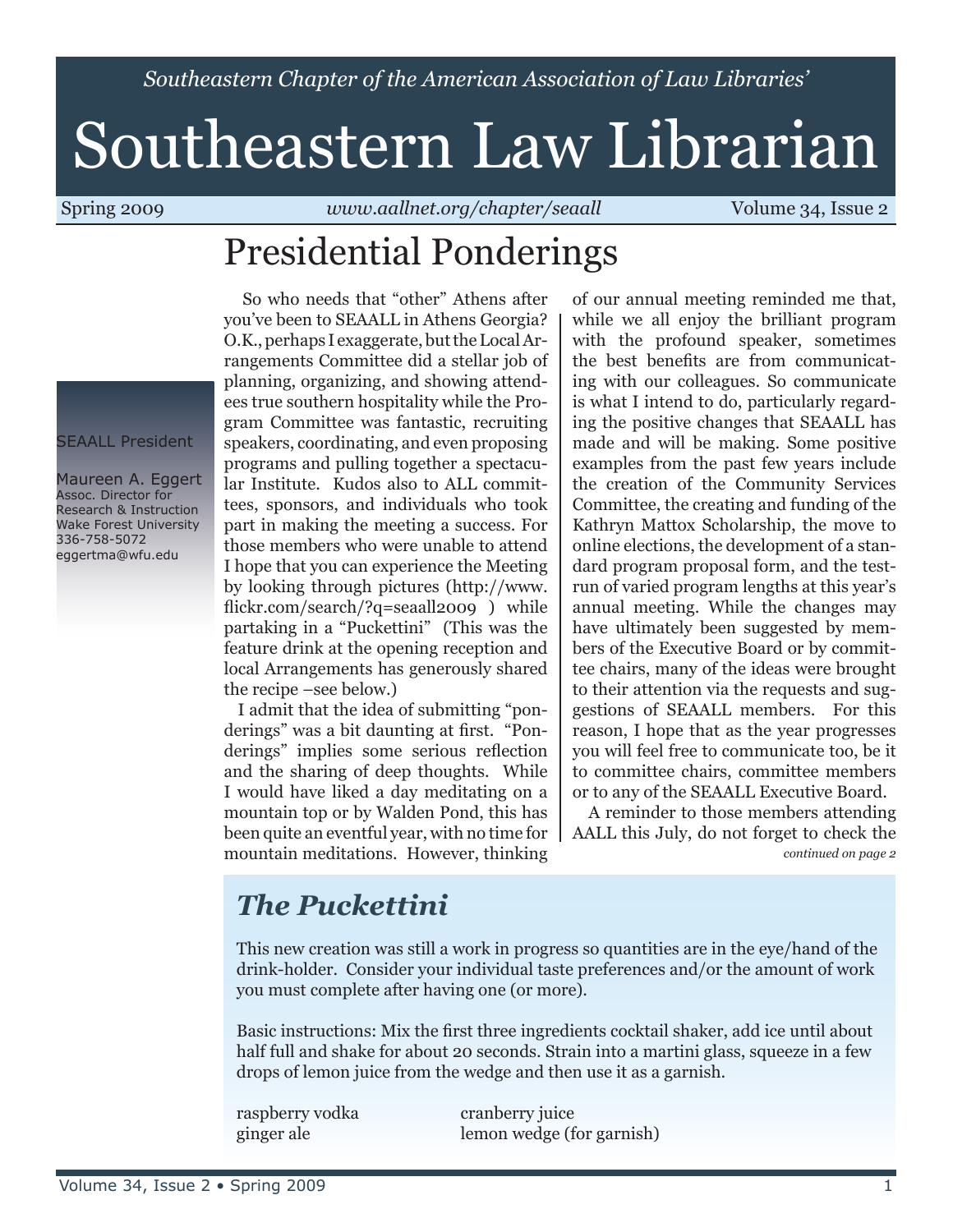#### **Presidential Postings** *continued from page 1*

schedule for our SEAALL meeting and reception Monday night, and to look for programs where our member are coordinating and/or speaking. Also, I would like to offer a word of advice regarding the opening reception at the Library of Congress. Based on a previous and much enjoyed reception many years ago, the line at the gift shop is likely to be LONG. While you do not want to pass up any opportunities for touring this very special library, you may wish to forgo a few dips in the chocolate fountain in order to get a jump on shoppers from other regions. Enjoy and I hope to talk with many of you in D.C.

 A non sequitur pondering: For those who attended the annual meeting and walked by the School Nutrition Conference, was I the only one puzzled by the healthy food display that featured chicken fried steak and flour coated or crusted fish? I am still pondering that one.

### **Contents**

| <b>Presidential Postings</b>      | 1 |
|-----------------------------------|---|
| <b>Managment Institute</b>        | 3 |
| <b>Service to SEAALL Award</b>    | 3 |
| <b>Twittering #SEAALL</b>         | 4 |
| <b>Annual Report: Program</b>     |   |
| <b>Committee</b>                  | 5 |
| <b>SEAALL Business Meeting 5</b>  |   |
| <b>Annual Report: Local</b>       |   |
| <b>Arrangements</b>               | 7 |
| <b>Financial Statement</b>        | 9 |
| <b>Annual Report: Scholarship</b> |   |
| <b>Committee</b><br>10            |   |
| <b>Annual Report: Community</b>   |   |
| <b>Service</b><br>12              |   |

# **2009-2010 SEAALL Officers**

#### **President**

Maureen A. Eggert Assoc. Director for Research & Instruction Wake Forest University Professional Center Library 336-758-5072 eggertma@wfu.edu

#### **Member at Large**

Linda M. Sobey Assistant Director for Technical Services Florida A&M University College of Law Library 407-254-3251 linda.sobey@famu.edu

### **Vice-president/Presdient Elect**

Karen Douglas Head, Technical Services Duke University School of Law Goodson Law Library 919-613-7116 douglas@law.duke.edu

#### **Member at Large**

Sarah Mauldin Law Librarian Chamberlain, Hrdlicka, White, Williams & Martin 404-659-1410 sarah.mauldin@chamberlainlaw.com

The Southeastern Law Librarian (ISSN 0272-7560) is the official publication of the Southeastern Chapter of the American Association of Law Libraries. It is published quarterly and is distributed free to all SEAALL members. Editorial comments or submissions should be sent to:

Carolyn Santanella, Reference & Serials Librarian, Smith Moore LLP 3 00 N. Greene St., Greensboro, NC 27401 (336) 378-5485 (336) 433-7551 (personal fax #) Carolyn.santanella@smithmoorelaw.com

Submissions may be sent in hardcopy or electronic

format. Direct transmission via electronic mail is preferred, but all standard size diskettes are acceptable, if delivered in Word, or plain ASCII format.

**Secretary**

**Operations** 

803-777-1725

Rebekah K. Maxwell

Associate Director for Library

University of South Carolina Coleman Karesh Law Library

rkmaxwel@gwm.sc.edu

Newsletter Deadlines are: Summer July 31, 2009 Fall November 30, 2009 Winter January 31, 2010 Spring April 30, 2010

The opinions in the columns are those of the authors and do not necessarily represent those of SEAALL. The Southeastern Law Librarian is not copyrighted; however, permission should be sought from the authors and credit given when quoting or photocopying materials from the publication.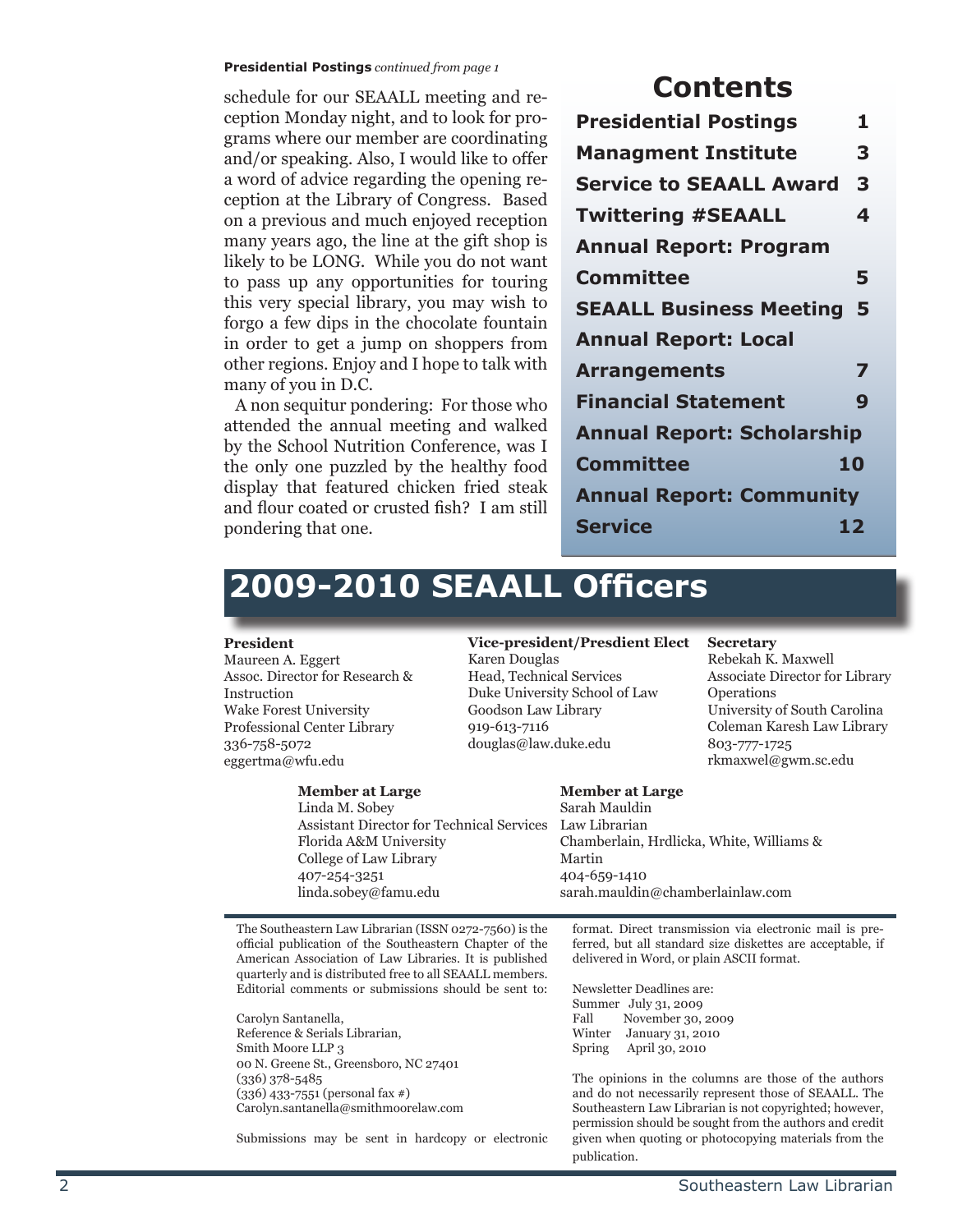# **2009 AALL Management Institute**

 With the help of the Lucile Elliot Scholarship, I was able to attend the 2009 AALL Management Institute held in Tampa, FL from March 19-21. The theme of the institute was "Manage with Confidence." The group that attended this Institute was a good mix of librarians from various types of libraries and from different levels of management, including those who have not yet held management positions.

 AALL provided six objectives for the Institute:

1. Build and nurture a professional network.

2. Develop effective communication.

3. Negotiate and handle difficult situations.

4. Develop a strategic plan.

5. Take on project management.

6. Champion the library's role within the institution and build partnerships.

 The Institute was facilitated by Maureen Sullivan, a well-respected organization development consultant. Ms. Sullivan introduced us to the concept of the "managerial leader," which combines attributes of being a manager with the attributes of being a leader. She also offered her guidelines

for learning which helped us get the most out of the Institute. One of the most important guidelines was to assume self-responsibility. I interpreted this as meaning that I needed to take responsibility for my learning at the Institute, as well as taking responsibility for the decisions made in my career.

of opportunities to express our own expe- University of Kentucky riences, ideas, and opinions. She also al- College of Law Library Ms. Sullivan's sessions were interactive as well as collaborative. She offered us plenty lowed us to challenge or add to what she said. Additionally, Ms. Sullivan was cognizant of what the group needed to discuss more and which topics did not need further discussion.

 I personally found this Institute to be invaluable. I was able to learn and grow as a law librarian and as an individual. The exercises that Ms. Sullivan guided us through helped me evaluate my strengths and identify the areas that I need to work on. In short, the AALL Management Institute was a wonderful and useful experience. Law librarians from all experience levels can benefit from attending a program like this.

Michelle Cosby

### *Service to SEAALL Award - Anne Klinefelter*

Anne Klinefelter is the Service to SEAALL Award recipient for 2009. Anne has been an active member of SEAALL since 1996 and has served on the following SEAALL committees: Scholarship, Education and Publications, Government Relations, Articles and Bylaws, Member at Large, Program Chair, and President of SEAALL in '06-'07. She is equally active in AALL. Anne is also a YouTube star. She has become an expert in privacy law and has authored several articles, including Privacy and Library Public Services: Or, I Know What You Read Last Summer, 26 LEGAL



REFERENCE SERVICES Q. 253-279 (2007). Anne is the Associate Professor of Law and Director of the Law Library at University of North Carolina. I was very pleased to present this award to Anne at the 2009 SEAALL Meeting in Athens, Georgia.

Service to SEAALL Committee: Nancy Johnson, Chair; Ken Hirsh; Terry Long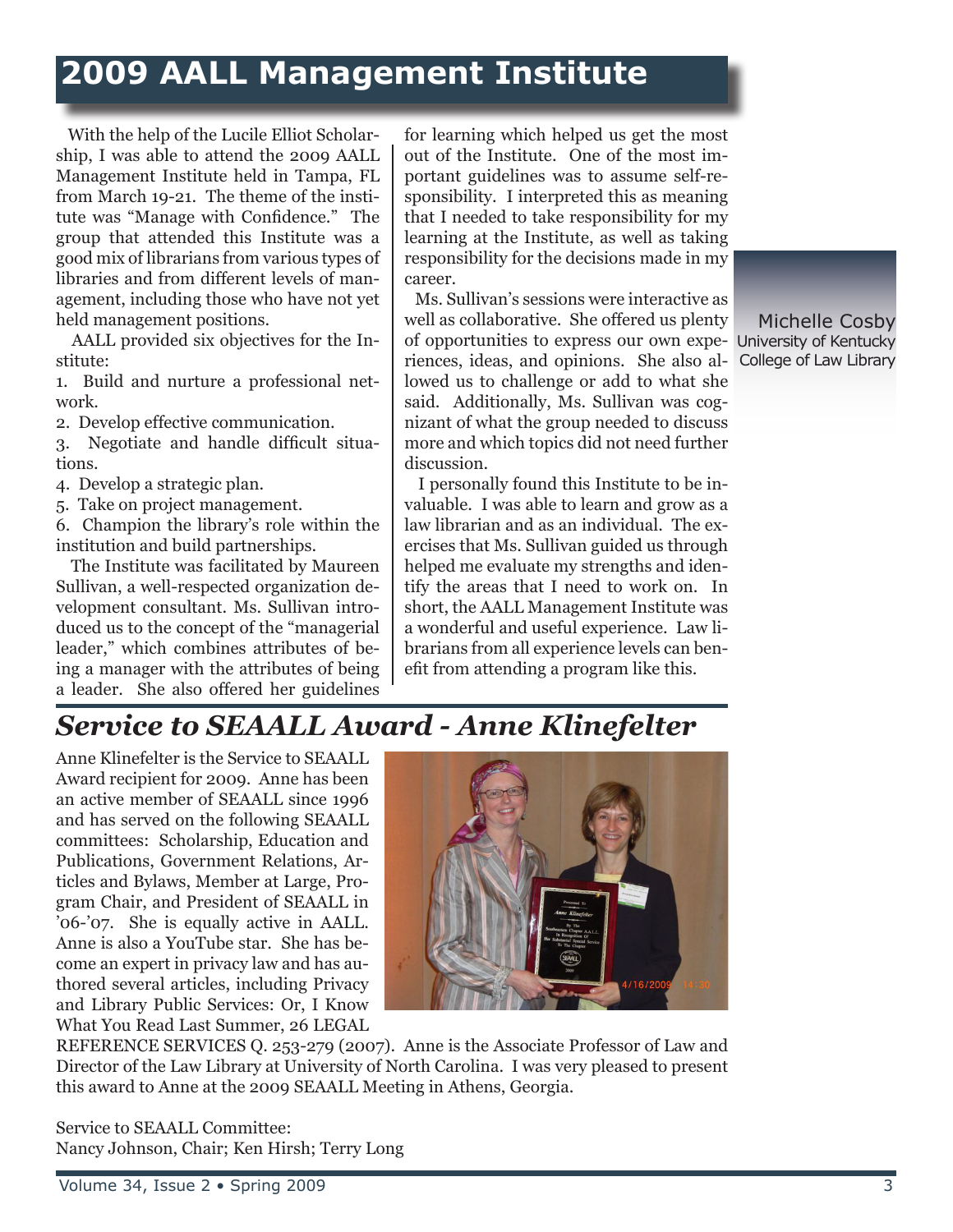# **Tweeting #SEAALL2009**

Elizabeth Farrell Research/Instructional Technology Librarian Florida State University Research Center efarrell@law.fsu.edu

 Chances are, even if you're not quite sure what all this "tweeting" or "twittering" is about, you've heard of Twitter. Law librarians around the country are using Twitter to share information instantaneously, including during the recent SEAALL Annual Meeting. As a Twitter user myself, I found that using Twitter enhanced my conference experience tremendously – whether it was hearing about interesting sessions, networking with other attendees, or simply discovering the best local food and shopping in Athens.

 First, a little background for those new to the Twitter phenomenon: Twitter is a social networking tool that allows users to send 140 character updates (AKA "tweets") to fellow users. Tweets can be sent and received from anywhere with an internet or cellular connection: using the Twitter. com website, desktop applications or via cell phones. Like all social networks, you communicate with people you choose, only instead of having "friends", on Twitter you have "followers".

 A popular aspect of Twitter is that you participate when you want to – there's no expectation that people are always available as with a chat room or instant messenger. An apt analogy is that Twitter is like a virtual water cooler where people gather and talk, but arrive and depart as their work allows. It's also perfectly acceptable to be wallflower on Twitter and "follow" (i.e., receive updates from) the people that interest you, and update as little or as often as you like.

 At SEAALL, there were at least a dozen or so active Twitterers reporting on things they found interesting during sessions, like the following:

*johnny42*: GA Gov't Publication Depostory online through GALILEO. UGA scans all agency publications released to the public. #seaall2009

*elizout*: today I learned from Marin (again) how effective it is to survey students when you do something new #seaall2009

*shucha*: @pcbrannon Jing is awesome for chat and email reference #seaall2009

 Twitter also served as a medium for asking about resources mentioned in the sessions, for example this exchange:

*gugek*: #seaall2009 faye jones bringing up a cch whitepaper on emerging social web stuff. Can haz link?

*emasters*: @gugek CCH White paper on Web 2.0: http://tinyurl.com/aktsfu #SEAALL2009

 In all the Twitter updates quoted above, you'll notice they all include the text "#SEAALL2009". In Twitter, that is what's called a hashtag, essentially a method of self-categorizing your tweets so they can be found with a search. To find the Twitter updates from SEAALL, just type in #SEAALL2009 in the Twitter search engine at: http://search.twitter.com/. The hashtags provide a great method of filtering and reading through updates, but they are also invaluable for discovering and connecting with new people with similar interests.

 Looking forward, the Twittering crowd at the AALL Annual Meeting this summer promises to be an active and vibrant channel of communication. You can view the current tweets for #AALL2009 (the hashtag for this summer's meeting) at http://search.twitter.com/search?q=%23aall2009, and on that page you can also subscribe to an RSS feed of those same tweets. Even if you're still skeptical about Twitter, I'd highly encourage you to at least check out the Twitter activity during AALL. Whether or not you're actually there in person, I can assure that you'll learn something interesting.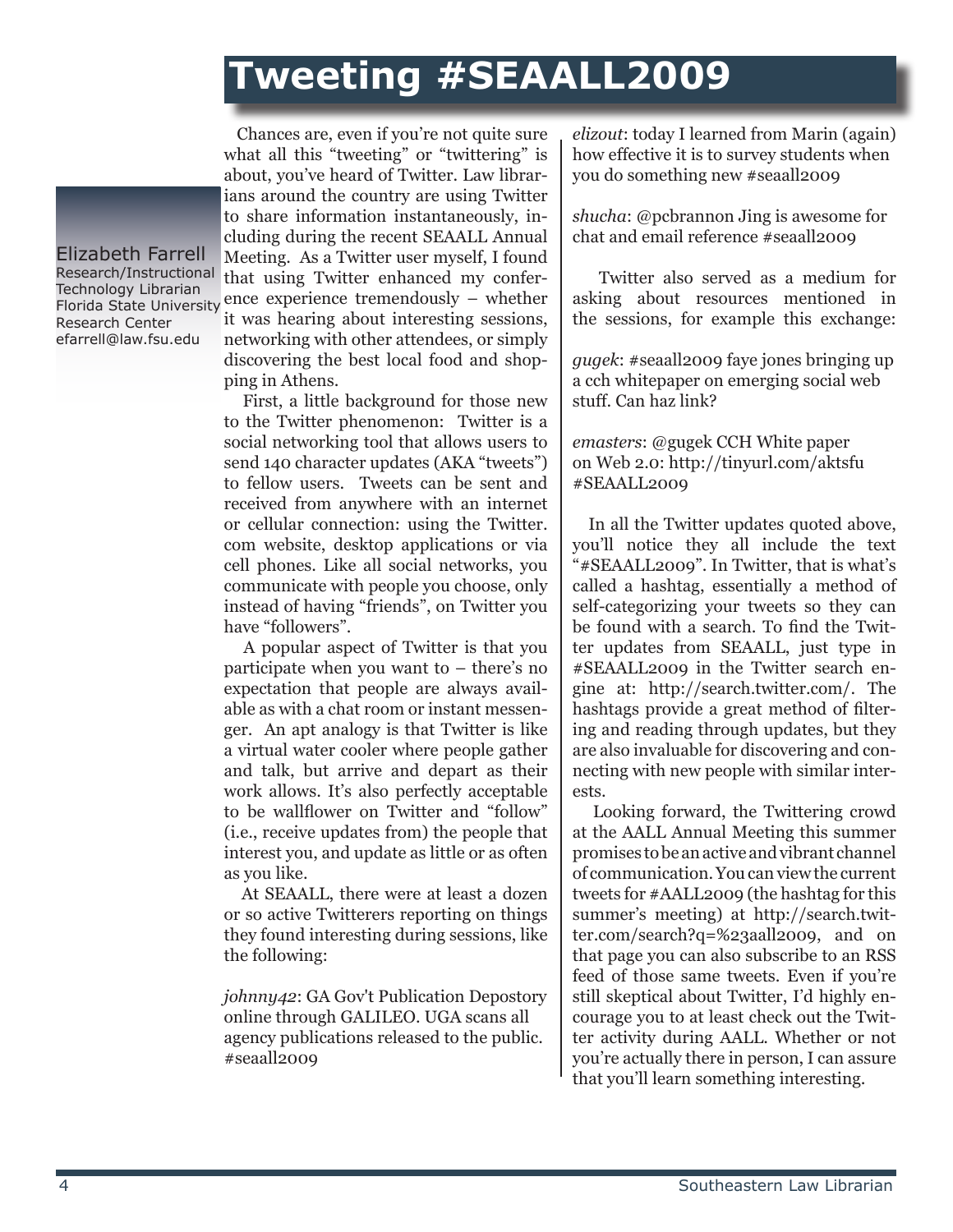# **Annual Report: Program Committee**

 Early in the planning period we decided to try something new for the 2008 -2009 program, change the traditional 75minute program length. A number of potential program planners/speakers had expressed concerns about being able to develop programs lasting the full 75 minutes. Initially the committee planned to offer 30 minute programs, either three of them at the same time, or two 30 minute programs running simultaneously with 75 minute programs. However, there were two requests for 60 minute programs and one other speaker was happy to adjust their program giving us the opportunity to also try a 60 minute slot. Should this prove successful may prove new challenges in hour to best accommodate programs of varying lengths

 The Local Arrangements committee provided great creative impetuous with their theme "Renew, Refresh, Rethink\*and Rock 'n' Roll" and their focus on thinking green. This resulted in a good number of programs on diverse topics. The Program Committee made every effort to see that programs of interest to technical services librarians were included since this is an area that is often underrepresented. I think we had some interesting offerings, I continue to encourage members with Tech. Services savvy to please send in proposals on topics that interest you every year.

 Financially this was a challenging year, some willing speakers had to decline due to lack of financial support. We also had two wonderfully dedicated SEAALL members who came to speak at their programs, but could not stay to enjoy the other programs or networking opportunities. Our committee members and some very dedicated proposers worked to locate speakers (and sometimes replacement speakers, gather information, and many who attended the

meeting performed introductions. We also had some wonderful non-committee members volunteer and who we thank for filling the gaps!

 While there were many SEAALL speakers (including one from our newest member state, Maryland) we had an interesting mix of outside speakers, including both undergraduate and legal writing professors, a professional consultant, and a university recycling coordinator. The Keynote speaker Dr. Michael A. Covington of UGA is an expert in artificial intelligence and information retrieval, and plenary speaker Dr. Jay Hakes is the Director of the Carter Library and Museum and author of "A Declaration of Energy Independence."

 The SEAALL Institute "The Impact of Electronic Resources on Today's Law Library" was coordinated by Sally Irvin land Terry Long and generously sponsored by Hein. Dick Spinelli and his staff also provided our coordinators with much in the way of organizational support and the result was a wonderful mix of vendors and law librarians to speak on a topic that, due to economic changes, is even more relevant now than when it was proposed.

Committee members for the 2008/2009 year were: Maureen Eggert, Chair Jaime Edge Sarah Glassmeyer Ismael Gullon Sally Irvin Iris Lee Terry Long David Lehmann Katherine Marsh Terrance Manion Susan Skyzinski Ron Wheeler

### **SEAALL Business Meeting - Athens, GA - April 17, 2009**

Call to Order: President Amy Osborne called the meeting to order.

Dean Rebecca H. White of the University of Georgia School of Law welcomed SEAALL members to Athens. She thanked the UGA library staff for their contributions to the law school and the members of the Local Arrangements Committee for their efforts in hosting the conference. She congratulated UGA Library Director Ann Puckett, who is slated to receive the Gallagher Award at this year's AALL conference in Washington, DC.

*continued on page 6*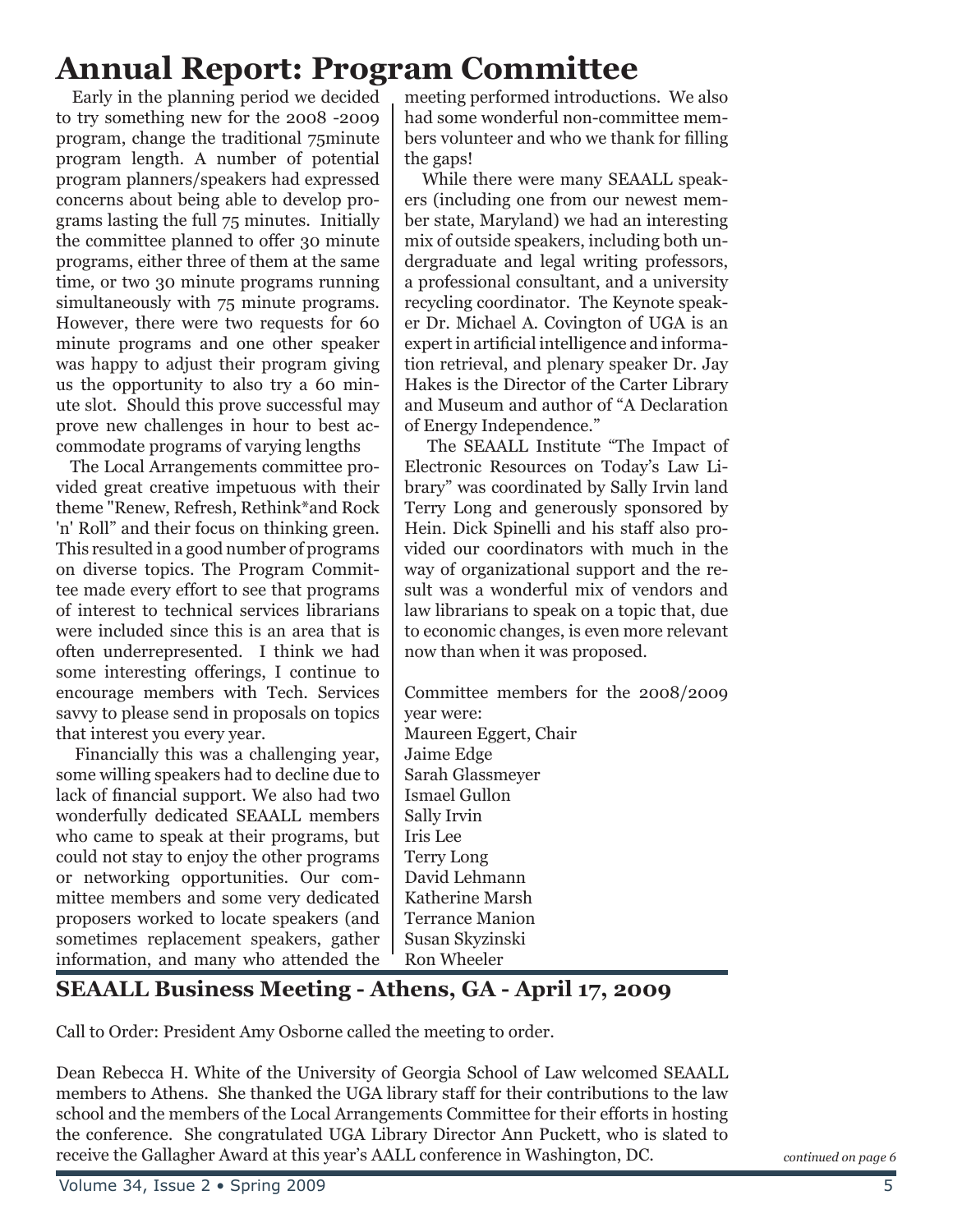#### Treasurer's Report

Paula Tejeda presented the Treasurer's report, which was approved. Highlights of her report include an opening balance of \$59,519.17, total income of \$58,082.92, total working balance of \$117,602.09, total expenditures of \$26,404.39, a closing working balance of \$91,197.70, total investments of \$9,955.70, and total assets of \$101,153.40. The organization is in a secure financial position.

#### Committee Reports

 a. Local Arrangements: Ann Puckett, Chair, welcomed members to Athens and introduced members of the committee, whom she thanked for their outstanding work. She described the raffle opportunities available at the conference. The Thomas Moser Company donated a rocking chair to be raffled for the benefit of the SEAALL Scholarship Fund. Local artist Jamie Calkin donated a print (framed with funds donated by EBSCO) to be raffled for the benefit of the Pinewoods Library, the local library adopted by the SEAALL Community Service Committee for this year's meeting.

 b. Community Service: Sarah Mauldin presented the committee's report on behalf of Chair Ron Wheeler. She reported that the committee's major work this year has been the drafting of the committee's mission and procedures for inclusion in the SEAALL Handbook. Sarah also reported on the committee's service projects in Athens: the book drive for the Pinewoods Library and the food drive for Athens area homeless shelters.

 Ms. Luisa Vazquez, Pinewoods Library Branch Manager, described the work of the Pinewoods Library and the impact that it has on the lives of its patrons and on its community. SEAALL members are invited to visit the library's website at http://www.clarke.public.lib. ga.us/pinewoods/index.html to see this fabulous branch library in action.

 c. Education and Publications: Elizabeth Outler, Chair, reported that the committee had two programs accepted for this year's AALL meeting. Additionally, two committee members have had programs accepted for presentation at AALL.

 d. Government Relations: Kevin Butterfield presented the committee's report on behalf of Chair Dionne Dockendorf. The committee lead the SEAALL initiative to sign on in support of the Whistleblower Protection Act, which was incorporated into the American Recovery and Reinvestment Act of 2009 and became law on February 17, 2009. The GRC also monitored state legislatures for issues affecting libraries and the freedom of information. The SEAALL GRC also worked with the AALL Washington Affairs Office to learn how to become more educated and effective regarding advocacy actions. The committee intends to use the WAO's Advocacy Tool Kit to advance advocacy initiatives in the 2009- 2010 term.

 e. Membership: Chair Ed Hart reported that SEAALL had a good table at last year's AALL conference in Portland, and thanked the committee members and volunteers who helped staff the table. He announced that work will begin on a SEAALL directory as soon as the Executive Board identifies an appropriate database product.

 f. Newsletter and Public Relations: Chair Carolyn Santanella introduced and thanked the members of the committee. President Amy Osborne thanked Carolyn for her courage and tenacity in managing the newsletter in the wake of a house fire.

 g. Nominations: Nancy Johnson delivered the report on behalf of Chair Georgia Chadwick. The committee developed the slate of candidates for this year's elections.

 h. Placement: Chair Rob Farmer provided an overview of placement services during the conference. He also announced that the AALL Placement Committee was changing its name to "Career Services" and asked the members to consider whether SEAALL should follow this lead.

*continued on page 7* i. Program: Chair Maureen Eggert thanked Terry Long and Sally Wise for their outstanding work in coordinating this year's Institute. She noted that this year's programming for the main meeting was offered in blocks of 30 minutes, 60 minutes, and 75 minutes. She encouraged member feedback on this departure from previous scheduling, as well as other ideas to make programming options more meaningful and flexible.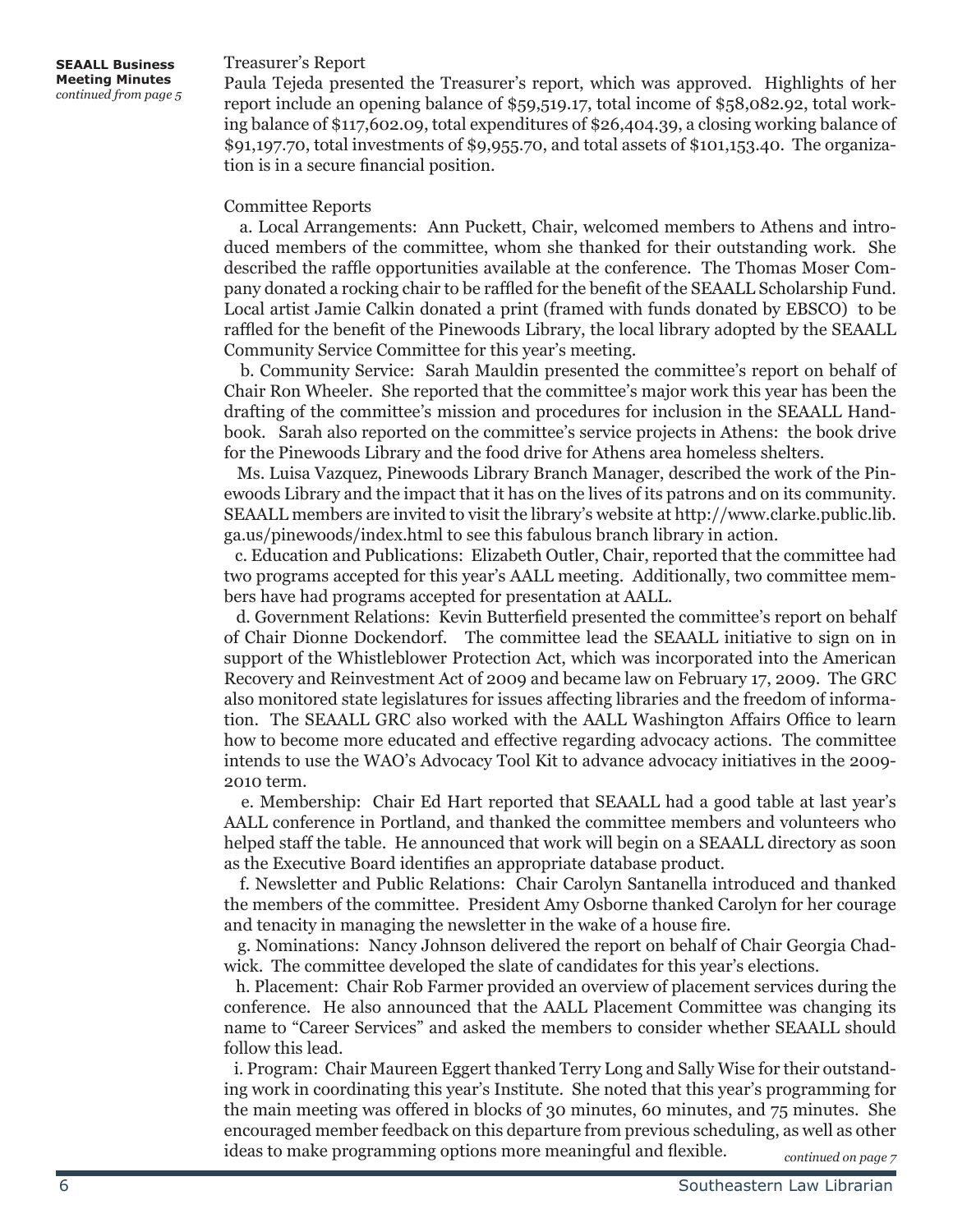j. Scholarship: Chair Jason Sowards reported that the committee awarded \$13,000 in scholarships this year through six different types of grants. Grant categories include AALL Chapter Registration Award, Library School Scholarships, Lucille Elliot Scholarship, AALL Registration Grant, CONELL Registration Grant and, in its inaugural year, the Kathryn P. Mattox Scholarship. Jason congratulated scholarship winners and thanked committee members for their work.

 k. Service to SEAALL: Chair Nancy Johnson presented this year's award to Anne Klinefelter.

#### Future Meetings/Local Arrangements

 a. Williamsburg, VA, in 2010: Jim Heller, Local Arrangements Chair, asked the membership for approval to move the meeting from the week of April 15 to the week of April 20 in order to take advantage of better weather conditions. The members approved. Jim announced that the conference hotel is the Woodlands Hotel in Williamsburg. Jim then awarded Williamsburg-oriented prizes to lucky winners who had various types of coins taped underneath their chairs.

 b. Columbia, SC, in 2011: Rebekah Maxwell reported on behalf of Pamela Melton, Local Arrangements Chair. The conference will be held April  $13 - 17$ . The conference hotel will be the Hilton and the venue will be the Columbia Metropolitan Convention Center.

 Administrative Positions Archives - currently vacant Database Manager - currently vacant Handbook – Whitney Curtiss is taking over for Laurel Brown.

Old Business There was no old business.

New Business

VP/President-Elect Maureen Eggert issued a call for a site for the SEAALL meeting in 2012. She also asked the membership to consider whom to nominate as SEAALL's VIP to this year's AALL meeting in Washington, DC. The deadline to select a VIP is May 15.

Introduction of New Officers President Amy Osborne introduced the newest SEAALL Officers: Vice President/President-Elect: Karen B. Douglas Treasurer: Dee Wood Member-At-Large: Sarah Mauldin

Amy then passed the gavel to Maureen, who presented Amy with a gift from the SEAALL Board.

The meeting was adjourned.

### **Annual Report: Local Arrangements Committee**

 The SEAALL Local Arrangements Committee consisted of members of the law library staffs of the University of Georgia; Mercer University; Georgia State University; and Chamberlain, Hrdlicka, White, Williams & Martin.

 University of Georgia staff members necessarily took the lead in local arrangements planning. They are Deb Baker, Sharon Bradley, Anne Burnett, Maureen Cahill,

*continued on page 8* James Donovan, Suzanne Graham, Wendy Moore, Cheryl Solomon, and Carol Watson. Together, this group chose meeting and event venues, selected menus, arranged tours and transportation, worked with the Program Committee to assure presenters had all the facilities they needed, prepared informative guides for meeting attendees, and kept meticulous records of registra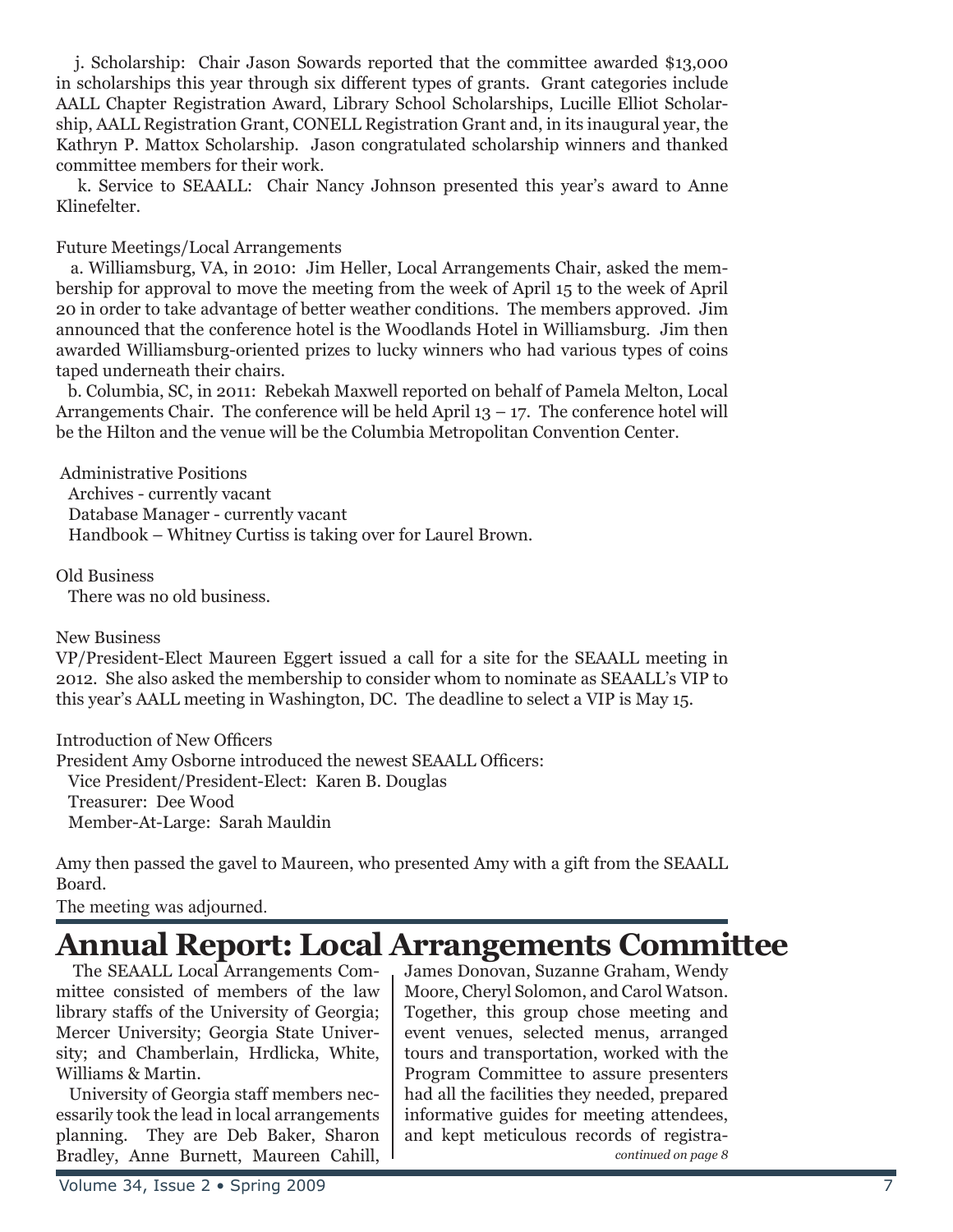**Annual Report: Local Arrangements Committee** *continued from page 7*

tions and contributions. Most of the UGA Law Library staff volunteered their services during the meeting for such tasks as staffing registration and information desks, directing guests to buses, and conducting tours. Special mention goes to JoEllen Childers and Brad Grove from the Computing Services Department for providing technical support to meeting speakers.

 Pre-meeting fund raising is one of the responsibilities of the Local Arrangements Committee. This duty was undertaken by committee chair Ann Puckett, with the able assistance of law library directors Nancy Johnson (Georgia State) and Suzanne Cassidy (Mercer). Wendy Moore (UGA) and Ismael Gullon (Mercer) provided lists of likely prospects, with their contact information, that proved very useful.

 Working on local arrangements when you are not close to the meeting venue is a little difficult. Nevertheless, willing volunteers found a way to help. Pam Brannon (Georgia State) and Sarah Mauldin (Chamberlain, Hrdlicka, White, Williams &n Martin) created an innovative ride-sharing arrangement that fit nicely into the overall "green" theme of the meeting. Ismael Gullon (Mercer) coordinated volunteer scheduling. Terrance Manion (Georgia State) helped publicize the meeting through the Atlanta Law Libraries Association.

 As usual, a day long Institute was held on Thursday, April 16, prior to the beginning of the annual meeting Friday morning, April 17. The topic of the Institute was "The Impact of Electronic Resources on Today's Law Library". Attendance was limited to 40; actual registrations totaled 37. Hein sponsored the Institute, which was held at the Hilton Garden Inn in Athens.

 The annual meeting itself was held at the Classic Center, Athens' convention center. The theme selected for the 2009 Annual Meeting was "Renew, Refresh, Rethink – and Rock 'n' Roll". While the Rock 'n' Roll addendum was simply a tribute to the music culture for which Athens is justifiably famous, the first part of the theme set the stage for all decision making about venues and events. We tried to make the meeting as "green" as possible. For instance, the bags selected for the conference were made of recycled materials. At the opening reception, the food was locally grown, the disposable eating utensils were biodegradeable, and the centerpieces were living plants. All of the meeting facilities included recycling containers next to the trash containers. Table centerpieces for all meal functions at the Classic Center consisted of large baskets filled with nonperishable foods that were donated to the Northeast Georgia Food Bank after the meeting. Those baskets will be used again for the same purpose at the 2010 meeting in Williamsburg. At the end of the meeting, badge holders were collected for reuse at the 2010 meeting as well. The Program Committee contributed to the green theme by scheduling compatible programs such as a plenary speaker on energy independence and a program about a trash audit conducted at the Miller Learning Center on the UGA campus.

 In addition to the "green" focus of the meeting, we also wanted to leave both SEAALL and Athens better off for the meeting having been held here. We worked with the SEAALL Community Service Committee on two projects, a book drive for the Pinewoods Branch Library and a food drive for the Northeast Georgia Food Bank. A total of \$305 in cash was generated for Pinewoods, in addition to the book orders placed through Amazon (for which I have no figures); and a total of \$400 in cash and food was donated to the food bank. Thos Moser Cabinetmakers generously donated a hand made Gloucester Rocker to be raffled off for the SEAALL Scholarship Fund. That raffle netted \$1225 for the scholarship fund. The lucky winner was Catherine M. Dunn from Georgetown, who bought her tickets by mail.

 Early in the year leading up to the 2009 meeting, we created a website to keep SEAALL members apprised of developments. <http://www.law.uga.edu/library/ seaall2009/index.htm> We also created a Facebook account and a Twitter account to generate further publicity for the meeting. The website took the place of a mailed preliminary program, thus saving money for SEAALL and reducing the environmental impact of the meeting too. Just to be certain no one was left out, we sent post cards to all SEAALL members telling them how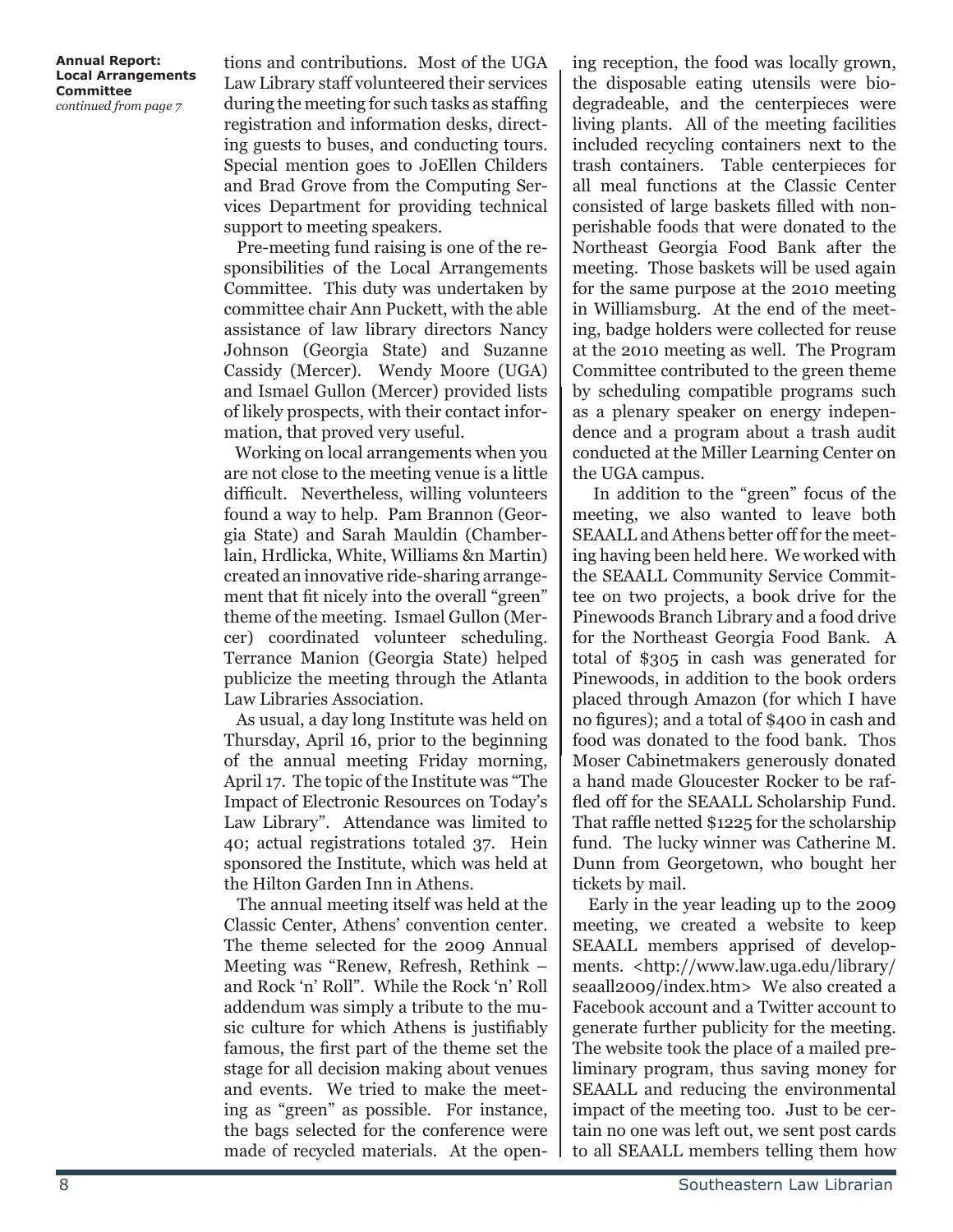to request registration materials if they had no access to the web page. Not a single person responded to the post card invitation, leading us to advise future local arrangements committees to eliminate the preliminary program mailing altogether.

 We are still working to finalize the numbers, but here are some preliminary figures:

| <b>Institute Registrations</b>      |             | 37  |
|-------------------------------------|-------------|-----|
| <b>Annual Meeting registrations</b> |             | 117 |
| Exhibitors                          |             | Q   |
| Contributors and Sponsors           |             | 12  |
| <b>Total Income</b>                 | \$50,337.50 |     |
| <b>Total Expenses</b>               | \$35,312.22 |     |
| Net Income                          | \$15,025.28 |     |

 I cannot end this report without noting that SEAALL 2009 inspired the creation of a delicious new drink that is doubtless destined to become a classic cocktail. Made of raspberry vodka, cranberry juice, ginger ale, and a lemon garnish, it is dubbed the Puckettini in honor of your humble servant.

Respectfully Submitted, Ann Puckett Local Arrangements Chair

### **SEAALL Financial Statement - July 2008 TO April 14, 2009**

| <b>Opening Balance</b>                                                 |             | \$59,519.17  |
|------------------------------------------------------------------------|-------------|--------------|
| <b>INCOME</b>                                                          |             |              |
| Membership dues                                                        | \$12,620.00 |              |
| Associate                                                              | 220.00      |              |
| Individual                                                             | 680.00      |              |
| Institutional                                                          | 11,600.00   |              |
| Students                                                               | 120.00      |              |
| Mattox Scholarship Fund                                                | 4,940.54    |              |
| SEAALL 2008 Meeting Profit                                             | 1,257.38    |              |
| <b>SEAALL 2009 Meeting</b>                                             | 39,265.00   |              |
| <b>TOTAL INCOME</b>                                                    | 58,082.92   |              |
| <b>TOTAL WORKING BALANCE</b>                                           |             | 117, 602.09  |
| <b>EXPENSES</b>                                                        |             |              |
| <b>SEAALL 2011 Meeting</b>                                             | 1,970.95    |              |
| AALL 2008 Meeting                                                      | 1,496.54    |              |
| <b>SEAALL 2009 Annual Meeting</b>                                      | 10,333.90   |              |
| 08/09 Memb. reimbursement                                              | 120.00      |              |
| Scholarships                                                           | 12,115.00   |              |
| <b>AALL Online Elections</b>                                           | 368.00      |              |
| <b>TOTAL EXPENDITURE</b>                                               |             | 26,404.39    |
| <b>CLOSING WORKING BALANCE</b>                                         |             | \$91,197.70  |
| <b>INVESTMENTS - AS OF MARCH 31, 2009</b><br><b>Bank of America CD</b> |             | 3,587.89     |
|                                                                        |             |              |
| Fidelity<br><b>TOTAL INVESTMENTS</b>                                   | 9,955.70    | 6,367.81     |
| <b>TOTAL ASSETS</b>                                                    |             | \$101,153.40 |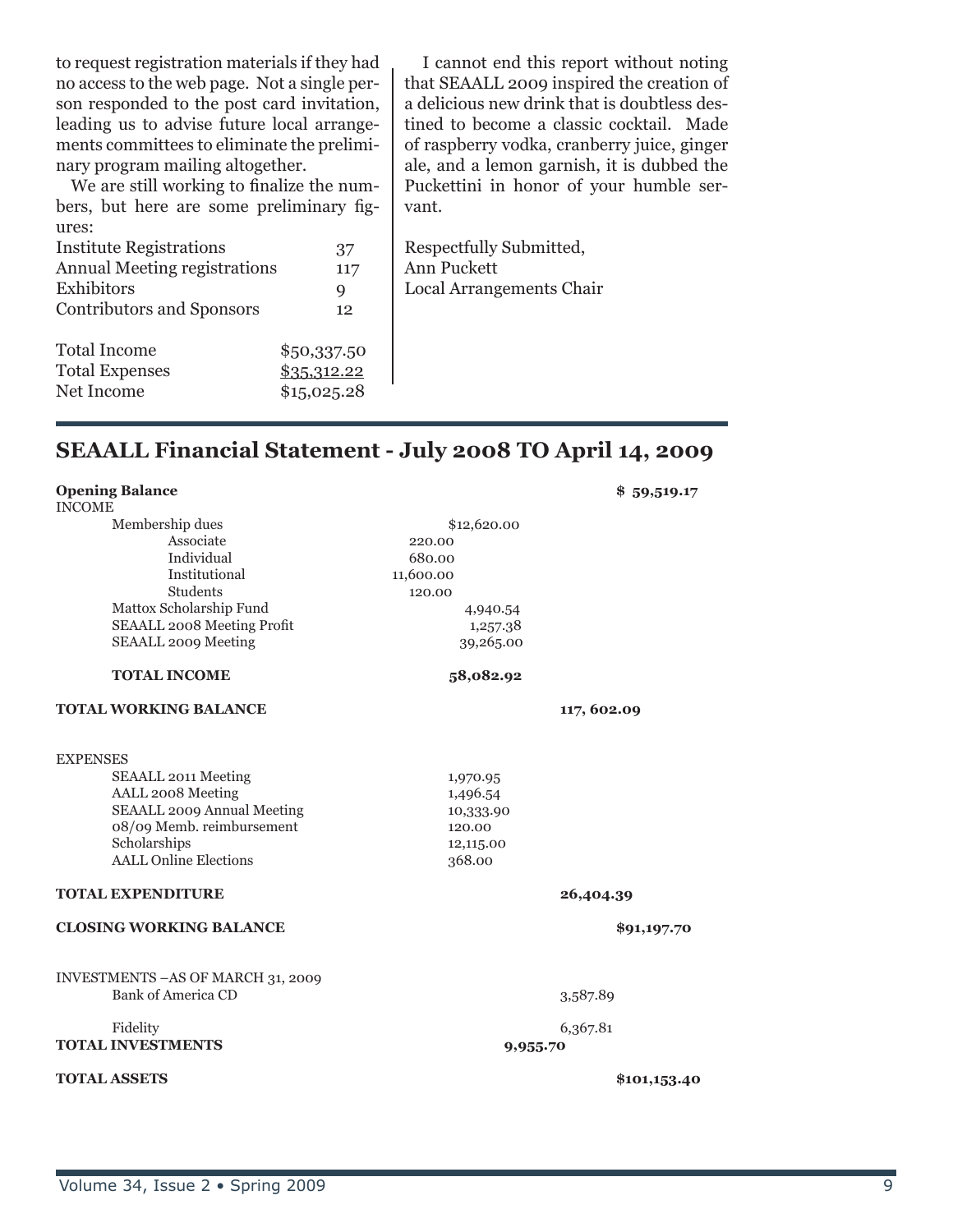# **Annual Report: Scholarship Committee**

The Scholarship Committee administered six types of grants this past year:

- 2008 AALL Chapter Registration Award
- Library School Scholarships
- Lucile Elliott Scholarship
- AALL Registration Grant
- CONELL Registration Grant
- Kathryn P. Mattox Scholarship

 The Executive Board allotted \$10,000 for scholarships and grants this year, and the Kathryn P. Mattox was privately funded at \$3,000 this year. The 2008 AALL Chapter Registration Award to the meeting in Portland, Oregon was a rotating award funded by AALL. Every year, select chapters are eligible to give the award to distribute to one of its members. The Committee allocated these funds as follows:

| Grant/Scholarship              | <b>Quantity and Amount(s)</b>               | <b>Total</b> |
|--------------------------------|---------------------------------------------|--------------|
| Library School                 | $(1)$ \$3,000; $(1)$ \$2,000; $(1)$ \$1,000 | \$6,000      |
| Lucile Elliott                 | (5) amount varies                           | \$3,160      |
| <b>AALL Registration Grant</b> | $(1)$ \$490                                 | \$490        |
| <b>CONELL</b>                  | $(1)$ \$350                                 | \$350        |
| Kathryn P. Mattox              | $(3)$ \$885; (1) \$345                      | \$3,000      |
| <b>TOTAL</b>                   |                                             | \$13,000     |

#### **Scholarship/Grant Specifics**

I. *2008 AALL Chapter Registration Award*

 SEAALL was one of the AALL chapters eligible to receive one annual meeting registration grant from AALL to attend the national meeting in Portland, Oregon. This award was funded by AALL, and therefore not included in the above financial information.

#### II. *Library School Scholarships*

 These were awarded to candidates who are currently enrolled in library school and who have demonstrated an interest in becoming law librarians. As is always the case when selecting among talented applicants, the committee faced tough decisions. However, the committee felt that, given the cost of tuition, books, and other expenses related to a graduate degree, fewer scholarships in larger denominations would have more impact than several smaller awards. This was a practice carried over from the prior year's committee. III. *Lucile Elliott Scholarships*

 The spirit of the Lucile Elliott scholarship is to help defray the cost of any activity that would advance one's career in law librarianship. Awards given this year assisted SEAALL members attend not only the SEAALL annual meeting, but also AALL's Management Institute and the American Library Association annual meeting. In fact, those members who received money to attend SEAALL were speakers at this year's meeting. Receiving an Elliott award made their attendance possible. The candidates indicated varying levels of financial support from employers, so the amount of each award varied among recipients from \$350 to \$850. The applicant pool was a good mix of newer and veteran SEAALL members.

#### IV. *AALL Registration Grant & CONELL Registration Grant*

 The Committee received only one application for the AALL Registration Grant. The applicant who replied received the award in addition to a partial Kathryn Mattox scholarship to attend the annual meeting in Washington, D.C. As the scholarship guidelines currently read, applicants are eligible to receive a SEAALL-funded scholarship in addition to a Kathryn Mattox Scholarship.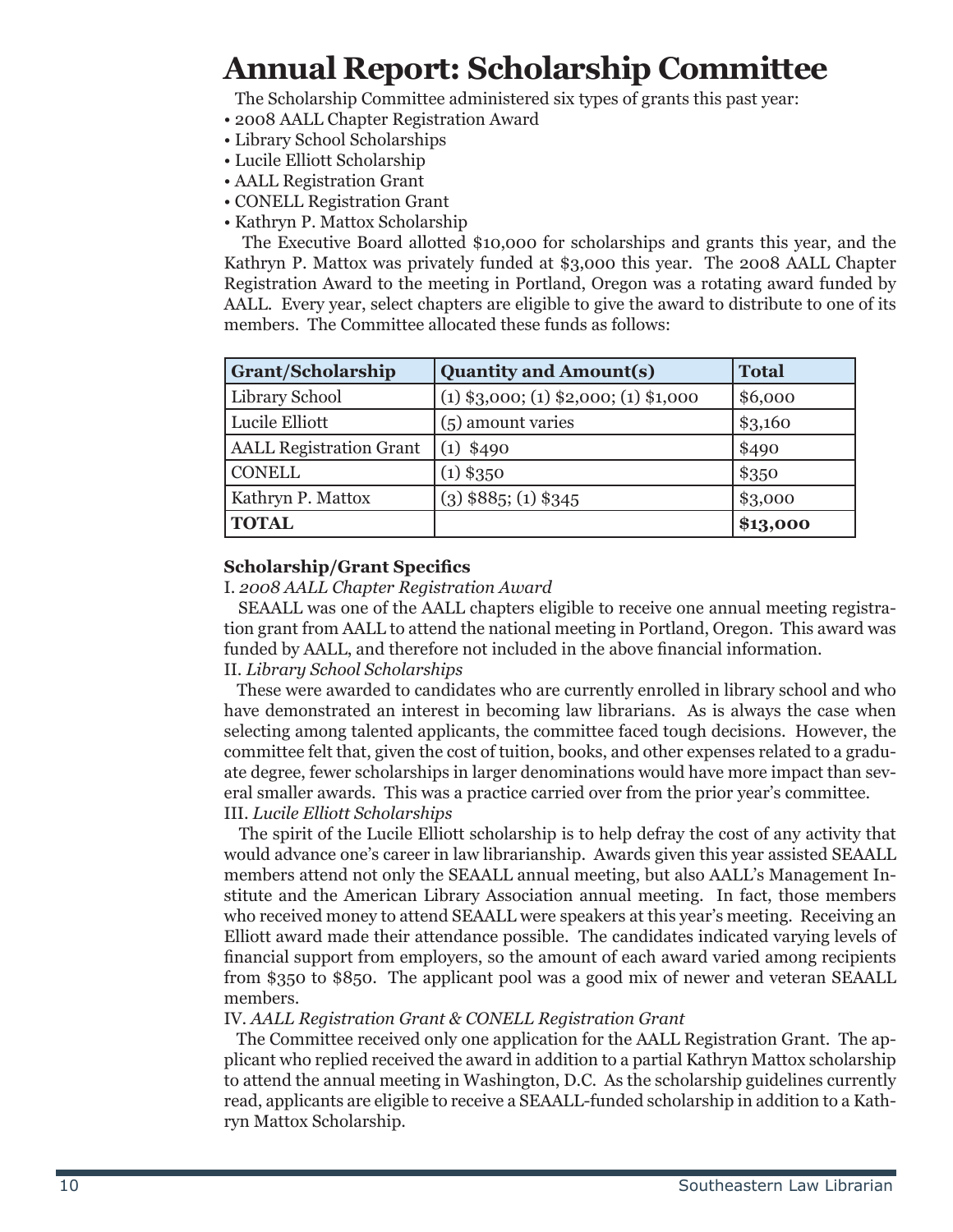Similarly, the applicant pool for the CONELL grant was small. Two members applied, one award was given.

V. *Kathryn P. Mattox Scholarship*

 This is the inaugural year for this scholarship, funded by Ms. Mattox's sister, Marilyn Swinford. This award was intended to help defray members' expenses associated with attending the AALL and SEAALL annual meetings. We were fortunate to have sufficient funds to allow everyone who applied for a Mattox to receive some money. Two winners were student members of SEAALL.

 I would like to thank the members of the committee—Donna Bausch, Marie Summerlin Hamm, Jim Heller, Nichelle Perry, Denise Uzee, Lorelle Anderson, Katie Brown, and Masako Patrum—for their dedication and thoughtful discussions about the candidates' applications. It was a pleasure to work with them and I thank Amy Osborne for offering me the opportunity to chair the committee. It has been personally rewarding to be able to offer financial assistance to so many people who will, in turn, enrich the field of law librarianship for years to come.

Respectfully submitted, Jason R. Sowards

### *2008-2009 SEAALL Scholarship & Grant Recipients*

#### **2008 AALL Chapter Registration Award**

(4 Applicants) Ulysses N. Jaen (West Virginia Univ.)

#### **Library School Scholarships**

(15 Applicants) Brian Barnes (Univ. of Southern Mississippi) Angela Jaffee (Catholic Univ. of America) Colleen Martinez-Skinner (Florida State Univ)

#### **Lucile Elliott Scholarship**

(6 Applicants) Billie Blaine (Florida Supreme Court Library) Pamela Bluh (Univ. of Maryland) Michelle Cosby (Univ. of Kentucky) Karen Douglas (Duke Univ.) Elizabeth Farrell (Florida State Univ.)

#### **AALL Registration Grant**

(1 applicant) Nancy Dulniak (Florida A&M Univ.)

#### **CONELL Registration Grant**

(2 applicants) David Knight (Norfolk Law Library)

#### **Kathryn P. Mattox Scholarship**

(4 applicants) Nancy Dulniak (Florida A&M Univ.) Susan Jones (Louisiana Supreme Court Law Library) Carmen Melendez (Univ. of Puerto Rico) Renee Weatherholt (Univ. of Florida)